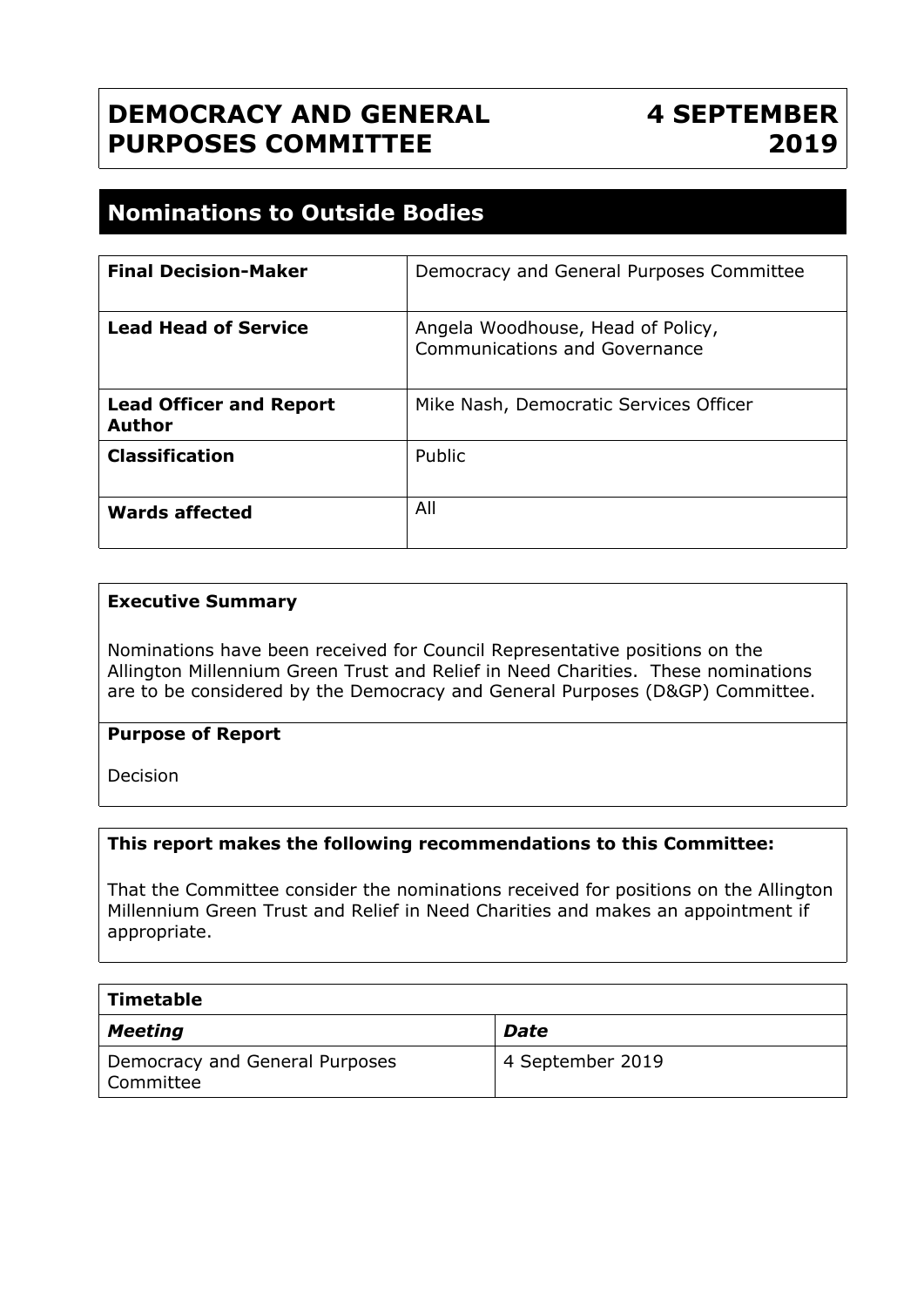# **Nominations to Outside Bodies**

#### **1. CROSS-CUTTING ISSUES AND IMPLICATIONS**

| <b>Issue</b>                                           | <b>Implications</b>                                                                                                                                                                                                                            | Sign-off                                                 |
|--------------------------------------------------------|------------------------------------------------------------------------------------------------------------------------------------------------------------------------------------------------------------------------------------------------|----------------------------------------------------------|
| <b>Impact on</b><br>Corporate<br><b>Priorities</b>     | We do not expect the recommendations will by<br>themselves materially affect achievement of<br>corporate priorities.                                                                                                                           | Democratic<br><b>Services</b><br>Officer                 |
| <b>Cross</b><br><b>Cutting</b><br><b>Objectives</b>    | Each organisation has a different remit and will<br>contribute to the cross-cutting objectives in<br>various ways.                                                                                                                             | Democratic<br><b>Services</b><br>Officer                 |
| <b>Risk</b><br><b>Management</b>                       | There are no significant risks associated with<br>the appointment of Council Representatives.                                                                                                                                                  | Democratic<br><b>Services</b><br>Officer                 |
| <b>Financial</b>                                       | The proposals set out in the recommendation<br>are all within already approved budgetary<br>headings and so need no new funding for<br>implementation.                                                                                         | Democratic<br><b>Services</b><br>Officer                 |
| <b>Staffing</b>                                        | We will deliver the recommendations with our<br>current staffing.                                                                                                                                                                              | Democratic<br>Services<br>Officer                        |
| Legal                                                  | Under the Council's Constitution it is a function<br>of the Democracy and General Purposes<br>Committee to appoint Members to the outside<br>bodies assigned to the Committee. The outside<br>bodies identified in the report are so assigned. | Team Leader<br>(Corporate<br>Governance),<br><b>MKLS</b> |
| <b>Privacy and</b><br><b>Data</b><br><b>Protection</b> | There are no specific privacy or data protection<br>issues to address.                                                                                                                                                                         | Team Leader<br>(Corporate<br>Governance),<br><b>MKLS</b> |
| <b>Equalities</b>                                      | The recommendations do not propose a change<br>in service and therefore will not require an<br>equalities impact assessment.                                                                                                                   | <b>Equalities</b><br>and<br>Corporate<br>Policy Officer  |
| <b>Public</b><br><b>Health</b>                         | No implications.                                                                                                                                                                                                                               | Democratic<br>Services<br>Officer                        |
| <b>Crime and</b><br><b>Disorder</b>                    | No implications.                                                                                                                                                                                                                               | Democratic<br><b>Services</b><br>Officer                 |
| <b>Procurement</b>                                     | No implications.                                                                                                                                                                                                                               | Democratic<br>Services<br>Officer                        |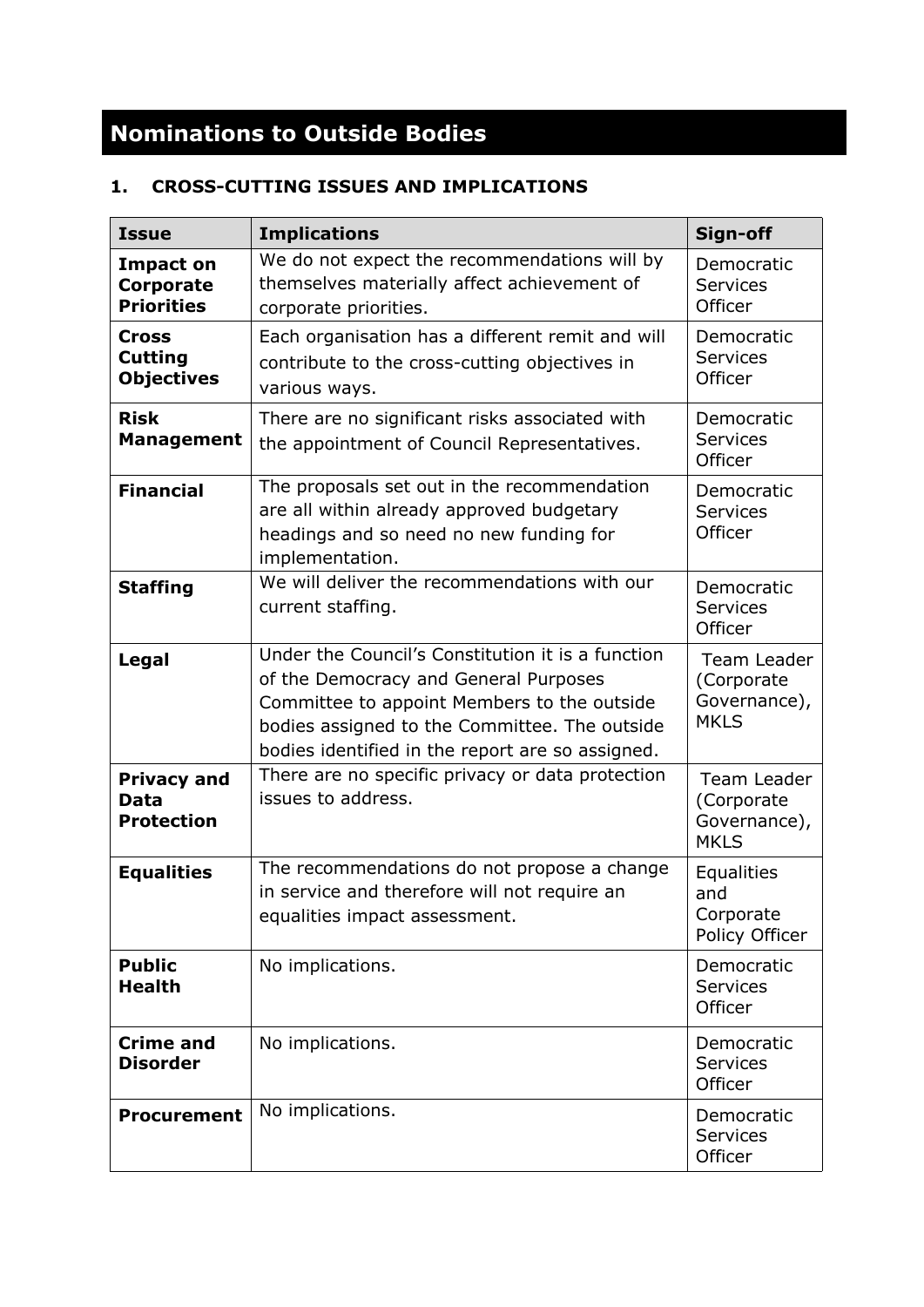#### **2. INTRODUCTION AND BACKGROUND**

2.1 Following the advertisement of Council Representative vacancies, nominations have been received for the Allington Millennium Green Trust and Relief in Need Charities.

#### **Allington Millennium Green Trust**

- 2.2 There is currently a vacancy on the Allington Millennium Green Trust, as Councillor Dan Daley's term of office expired on 2 August 2019.
- 2.3 At its meeting on 3 July 2019, the D&GP Committee stated that, following a boundary review, the Allington Millennium Green Trust was located in Bridge Ward. The D&GP Committee queried whether the Council Representative position should therefore be restricted to only Allington Ward Members.
- 2.4 Confirmation has been received from the Allington Millennium Green Trust that there is no requirement for an Allington Ward Member to hold this position, however, when this position was advertised to all Councillors, the only nomination received was from an Allington Ward Member. A nomination form has been attached as an appendix to this report.
- 2.5 If an appointment is made, the term of office for this position will be from 5 September 2019 to 4 September 2023.

#### **Relief in Need Charities**

- 2.6 There is an upcoming vacancy on the Relief in Need Charities, as the position currently held by Ms Daphne Parvin is due to expire on 2 November 2019.
- 2.7 This vacancy was advertised to all Councillors, while Ms Parvin was also invited to put herself forward for a further term of office.
- 2.8 No nominations were received from current MBC Councillors, however, Ms Parvin has stated that she is willing to continue in the role for another term. No nomination form has been attached to this report, however, the Committee are asked to consider appointing Ms Parvin to this position.
- 2.9 If an appointment is made by the D&GP Committee at its meeting on 4 September 2019, the term of office for this position will be from 3 November 2019 to 2 November 2023.

#### **3. AVAILABLE OPTIONS**

3.1 The Committee could do nothing. This is not recommended as it would mean that no additional Council Representatives are appointed to Outside